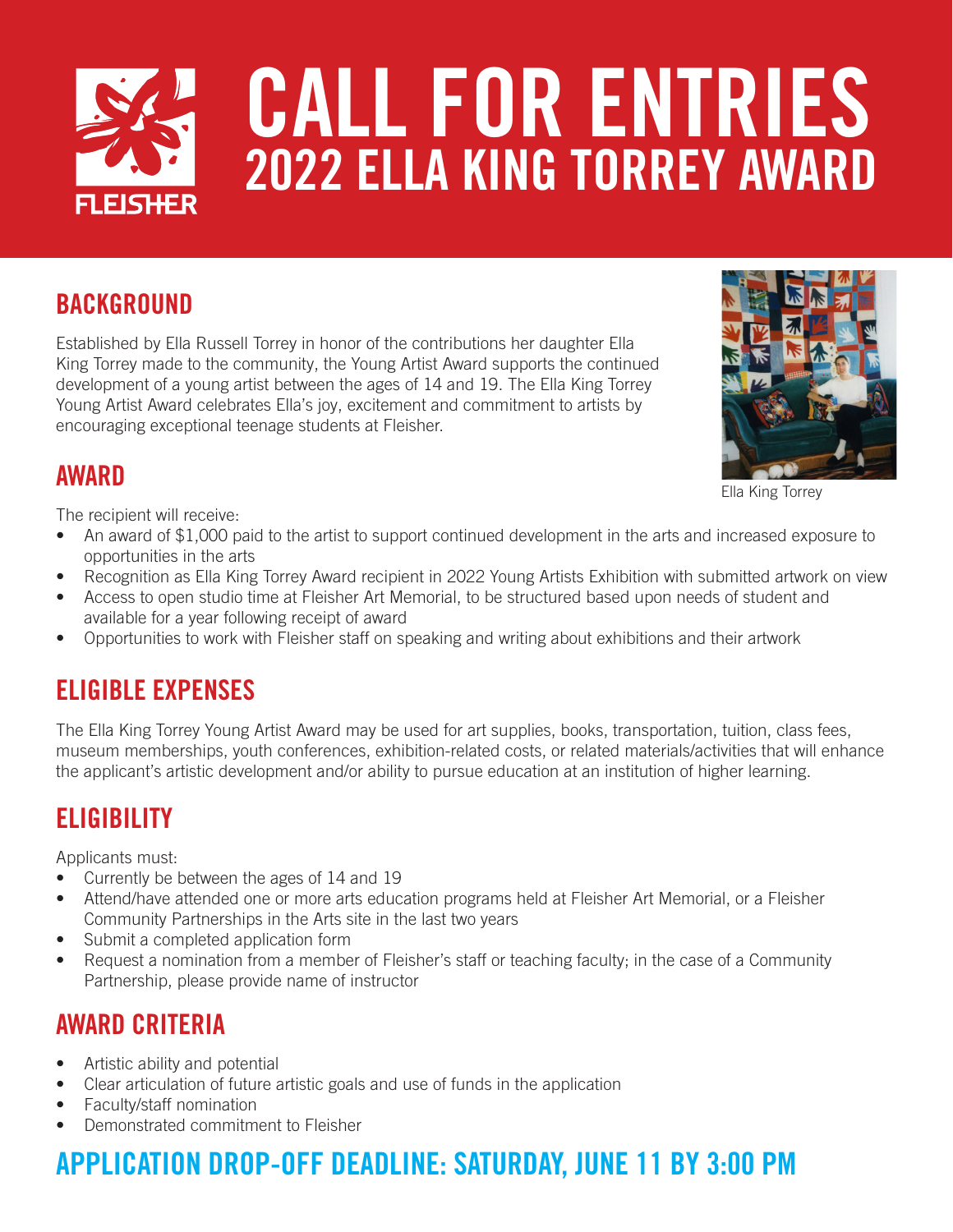

### **INSTRUCTIONS**

Assemble application materials to bring to Fleisher. These include:

- Completed application with essay based on questions provided **preferably typed & printed, not handwritten**
- Name of Fleisher staff or faculty member endorsing you. **If you need help with this, please contact Ro Adler, Associate Director of Youth and Family Programming at radler@fleisher.org.**
- 2-3 LABELED artworks that follow size limitations listed on application. **If artworks are delicate or fragile, please make sure they are packaged carefully!**
- Drop off applications and artworks at Fleisher between May 28 and June 11, 2022. **Submitted artworks will also be featured in the Annual Young Artists Exhibition, on view in Fleisher's galleries from June 25 through July 29.**

#### DATES TO REMEMBER

| <b>TUESDAY, MAY 10</b>   | <b>APPLICATIONS OPEN</b>                                        |
|--------------------------|-----------------------------------------------------------------|
| <b>SATURDAY, MAY 21</b>  | IN-PERSON APPLICATION AND PORTFOLIO INFO SESSION (11 AM - 3 PM) |
| <b>SATURDAY, JUNE 4</b>  | <b>REMINDER: 1 WEEK LEFT BEFORE THE DEADLINE</b>                |
| <b>SATURDAY, JUNE 11</b> | APPLICATION DEADLINE: ALL MATERIALS DUE AT FLEISHER BY 3 PM     |
| <b>SATURDAY, JUNE 25</b> | <b>YOUNG ARTISTS EXHIBITION OPENS</b>                           |
| <b>FRIDAY, JULY 29</b>   | <b>CLOSING RECEPTION AND ELLA KING TORREY AWARD CEREMONY</b>    |

#### SELECTION, NOTIFICATION, AND FOLL0W-UP

- Applicants and parent(s)/guardian will be notified by e-mail
- Award distribution will be negotiated with the recipient (either paid directly, or via payment to a third party on behalf of the recipient)
- The awardee and parent(s)/guardian must sign a letter of agreement
- The awardee will be featured in an article in a Fleisher e-newsletter
- The awardee will be asked to speak about their experience and the impact of the award to applicants the following year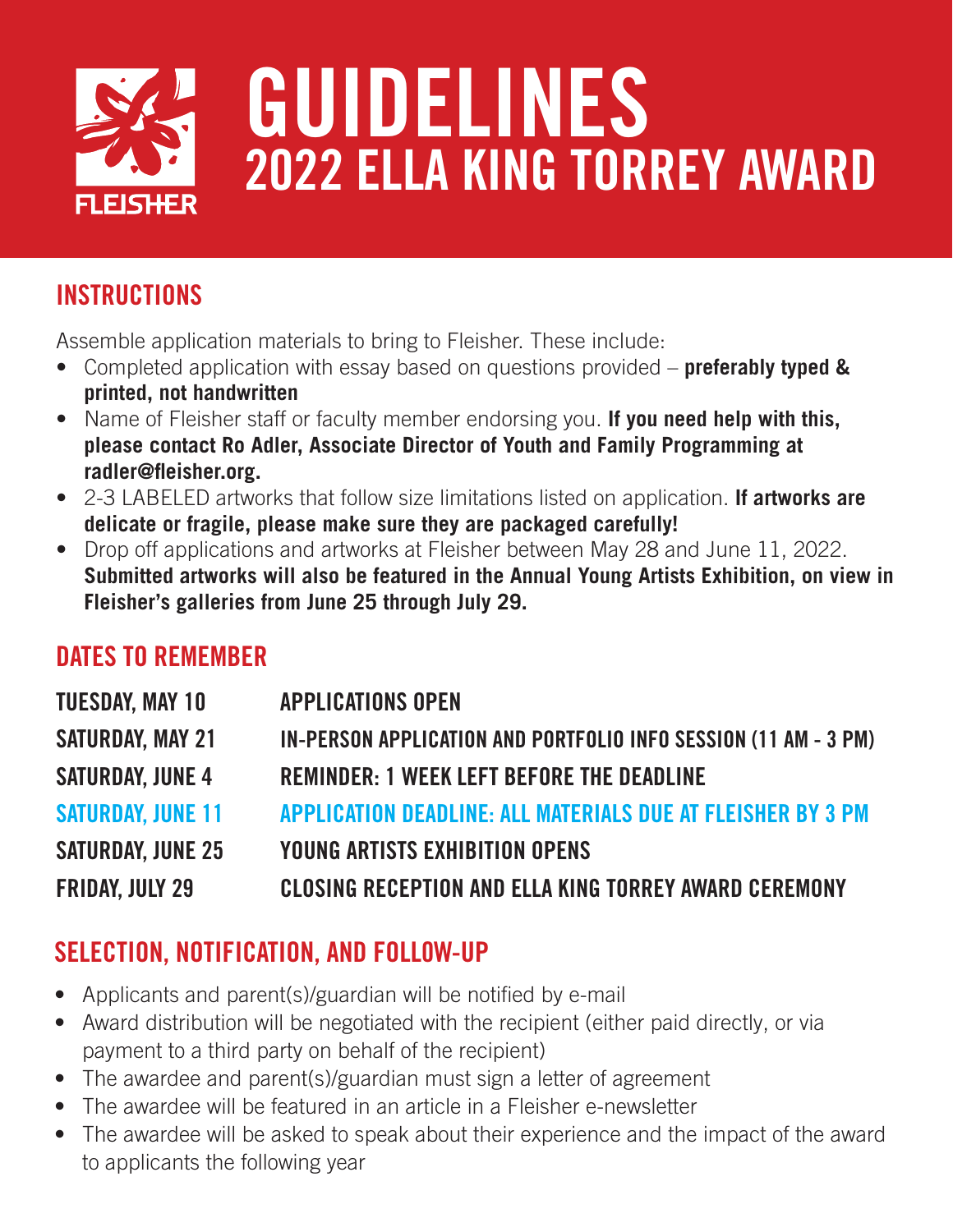

# APPLICATION 2022 ELLA KING TORREY AWARD

| <b>NAMF</b>                               |              |  |
|-------------------------------------------|--------------|--|
| <b>ADDRESS</b>                            |              |  |
| <b>PHONE NUMBER</b>                       |              |  |
| <b>STUDENT'S EMAIL</b>                    |              |  |
| <b>PARENT/GUARDIAN'S NAME</b>             |              |  |
| <b>PARENT/GUARDIAN'S EMAIL (required)</b> |              |  |
| <b>SCHOOL</b>                             | <b>GRADE</b> |  |
| <b>NAME OF ENDORSING FACULTY/STAFF</b>    |              |  |

#### **Please write a brief essay based on the four questions below (3 pages maximum).**  ESSAY QUESTIONS

- 1. What compels you to continue making your artwork? What are your artistic goals in the future?
- 2. How has Fleisher played a role in your artistic development? In which Fleisher activities have you participated?
- 3. How will the Ella King Torrey Young Artist Award help you pursue your interest in the arts?
- 4. What else do you think is important for us to know about you?

# STUDENT SIGNATURE DATE PARENT/GUARDIAN SIGNATURE DATE

Submit this application with 3 examples of recent artwork, labeled with: Your Name, Title of Work, and Medium. Each artwork should measure no more than 24" x 36" and weigh no more than 15 pounds.

**Please drop off completed applications and artworks at the front desk of Fleisher Art Memorial at 719 Catharine St, Philadelphia, PA 19147**. Questions about the application can be directed to Ro Adler at radler@fleisher.org or Gerard Silva at gsilva@fleisher.org.